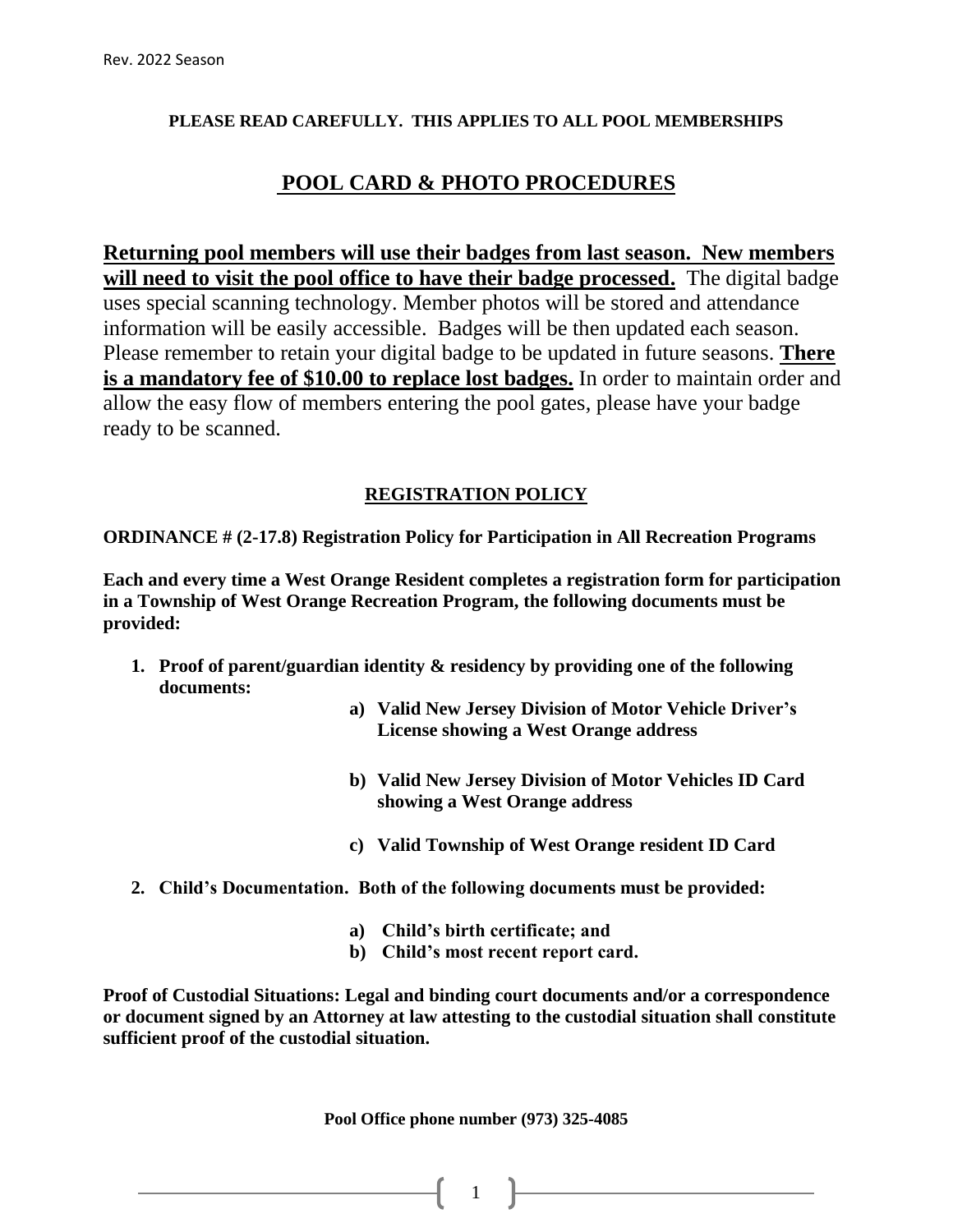# **POOL OFFICE SCHEDULE**

Preseason registrations begin March 1<sup>st,</sup> 2022 online. Login to your Community Pass account or create an account at: www.westorange.org/rec.

New badge pictures, can be taken during regular Pool office hours (see chart below) In addition, the pool office will be open June  $14<sup>th</sup>$  and June  $15<sup>th</sup>$ , from 10am to 4pm for badge pictures "only". (Pool will not be open).

Regular in season pool office hours will begin June 25th, 2022 (see below)

## **\*Early Bird registration deadline is May 10th 2022**

#### **2022 POOL SCHEDULE**

 The pool will open weekends beginning on **Saturday, May 28th** The pool will be open full time beginning on **Saturday, June 25th** The pool will close **Monday, September 5th**

#### **POOL HOURS**

| Patrons must be out of the water 15 minutes prior to closing.  |  |
|----------------------------------------------------------------|--|
| Memorial Day Weekend (including Monday) 12:00 P.M. - 6:00 P.M. |  |
|                                                                |  |
| <b>Summer Season Begins Saturday, June 25th</b>                |  |
|                                                                |  |
|                                                                |  |
|                                                                |  |
|                                                                |  |
|                                                                |  |
|                                                                |  |

#### **EARLY CLOSINGS**

Monday, July 4th………….......... **Concert and Fireworks** ………….**6:30** P.M. (Rain Date July 5th) **June 27, July 5, July 14, July 18 … ……………Swim Meets…………..……**.**5:15** P.M. *Dates subject to change, please check with Pool Office for most updated schedule. (For Swim Meets only - Grounds and Spray Pad are open, Main Pool and Diving Tank are closed)* **July 6 th, July 20 st, August 10 th** …**Mayor's Program for the Uniquely Gifted**  *Dates subject to change, please check with Pool Office for most updated schedule (Lower Seating Section closed to members – All Pools open)* **SPECIAL EVENTS** *Friday, June 24th ……………. Sports and Games Night…….……………...***5:30** P.M.

## **REC SHELTER SCHEDULE**

Open Daily from 12 Noon to 5:00 pm beginning June  $25<sup>th</sup>$  and close for the season on Sunday, August 21st.

2  $\parallel$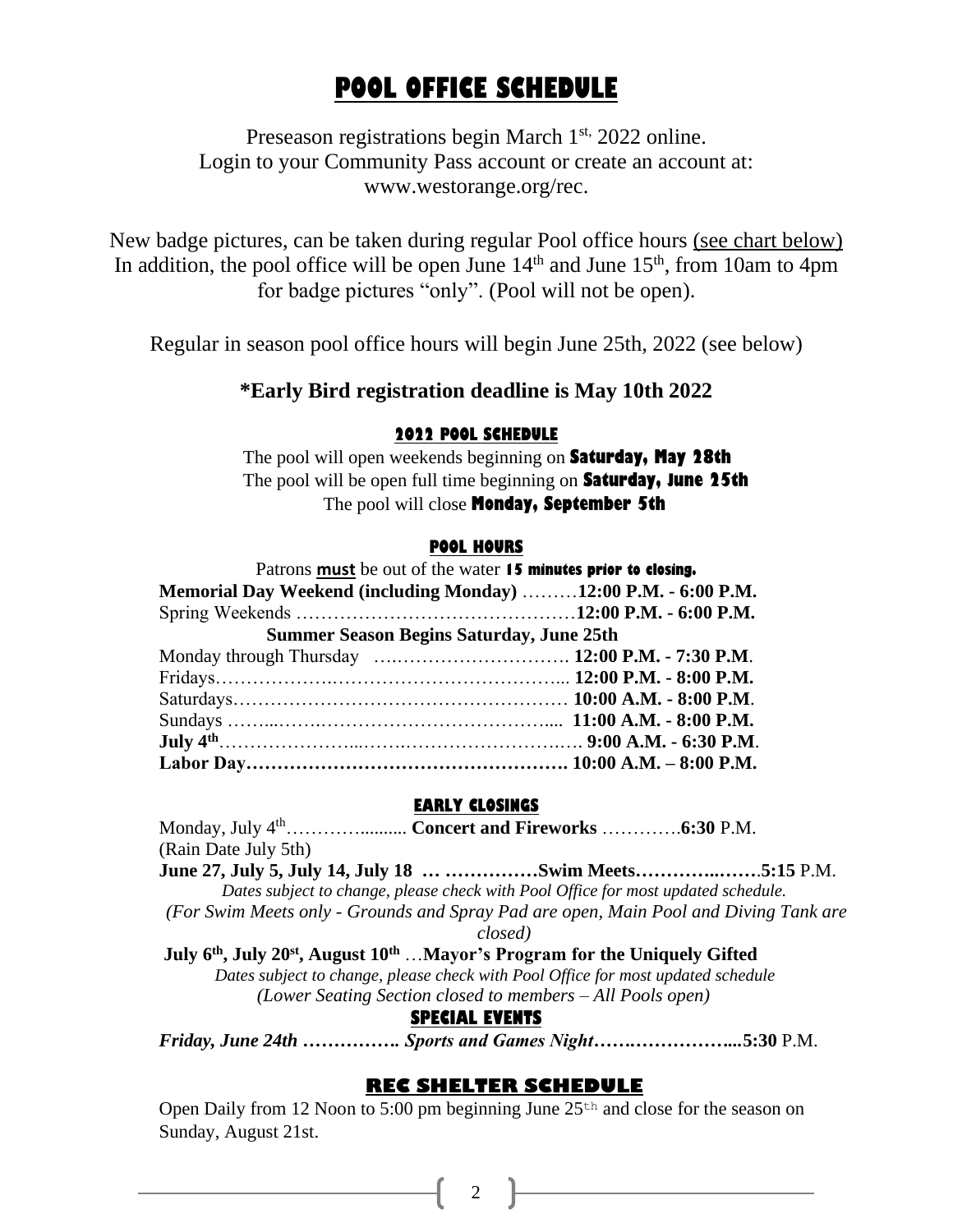#### **MUNICIPAL POOL POLICY**

Membership for the pool is restricted to West Orange residents only. A family membership covers only husband and/or wife and unmarried children under twenty-one years of age (21) and living with their parents. **Required documents include adult driver's license, child's birth certificate and child's most recent report card. Special Senior Gold memberships are available. Requirements are as follows: A) age sixty or older B) former resident for a minimum of twenty years C) pool member for minimum of last five consecutive years.** Children under 2 years of age **DO NOT NEED BADGES**. All others including grandparents, married children, other relatives, live in help and baby-sitters require individual memberships. **They must be permanent residents and have proof of residency.**

*REFUNDS FOR POOL MEMBERSHIP FEES ARE ONLY GIVEN IN CASES OF EXTREME MEDICAL DURESS OR DEATH AND MUST BE POSTMARKED ON OR BEFORE AUGUST 1ST. THERE ARE NO PRORATED FEES. DOCUMENTATION IS REQUIRED.*

*ANY MEMBERSHIP APPLICANT WHO GIVES FALSE INFORMATION ON A POOL APPLICATION SHALL HAVE ALL INDIVIDUALS LISTED ON THAT APPLICATION BANNED FROM THE POOL FOR ONE YEAR FROM THE DATE THE INFRACTION IS DETECTED. NO REFUND WILL BE GIVEN*

#### **MEMBERSHIP PLANS**

(A "Membership Overview" document is available on the Recreation website if you need more details)

**Early Bird** - Early bird discounts can be applied to individual, family or senior citizen pool Standard Plan memberships. This is not available for the Weekender or the Tail-Ender plans. This discount will be applied to all memberships signing in person or thru Community Pass on or before the Early Bird deadline of May 10th.

**Standard Plan** – Members registering after the Early Bird deadline will be required to pay the standard membership fees.

**Weekender Plan** - Weekender plans are available on membership applications consisting of two or more individuals, one of which must be a dependent child. To be eligible for this membership plan the applicant must have one or more dependents enrolled in a summer camp program for a minimum of 4 weeks. This must be verified by a receipt indicating proof of payment and duration of enrollment in said program. **This membership can only be purchased in person at the Recreation Department or Pool Office.**

**Tail-Ender Plan** – The Tail-Ender plan is a partial season membership valid from **Monday,** August 1<sup>st</sup> thru Labor Day. Individual, family and senior citizen packages are being offered. Senior Gold applicants are *ineligible* for this plan. Registration for this membership will begin on July 1<sup>st</sup>

#### **SWIM LESSONS**

Swim Lesson registration will begin at 9:00am on May 17th. All West Orange children are eligible. **You must be 5-12 years old.** Register at **www.westorange.org/rec The swim lesson program runs on** *Monday***,** *Wednesday***, and** *Thursday* **mornings from July 6th – August 4th**. **Cost is \$50.00 for** *pool members* and **\$100.00 for** *non-members*. Space is limited on a first come/first serve basis. **Additional swim lessons offered for level 1 and 2 on Saturday and Sundays from July 9th – August 14th**

3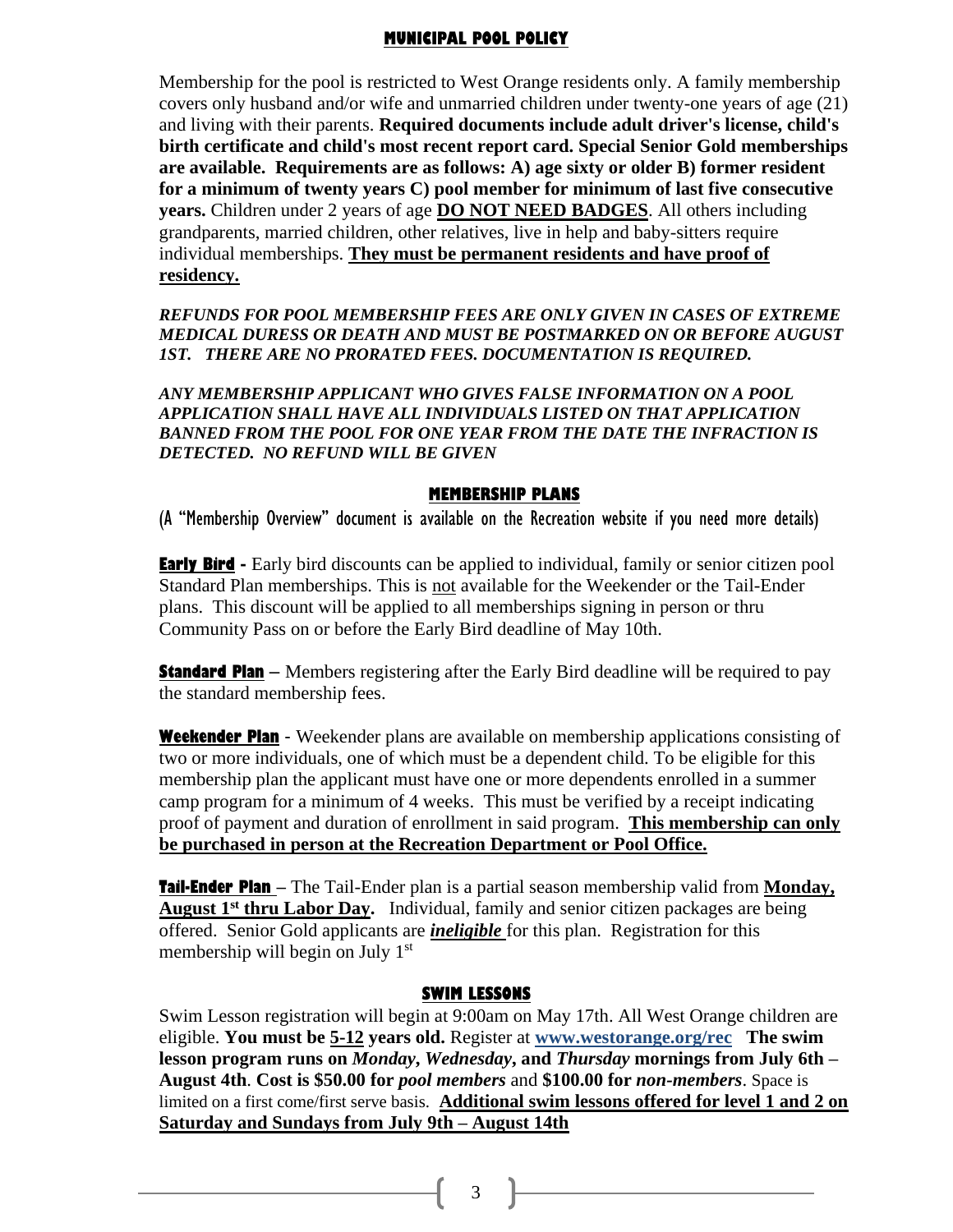## **POOL RULES**

**1**. **Any** conduct affecting the safety and/or comfort of other pool members shall not be permitted. This includes but is no limited to running in the pool area, rowydism, roughness, spouting of water, etc. **This determination is made at the sole discretion of the Pool Manager.**

**2**. The Pool Manager may close the pool and/or the pool recreation area at any time when, in his or her judgment, conditions are such as to jeopardize the safety of the members. **If the warning alarm sounds please exit the pool immediately as this indicates potentially imminent dangerous conditions**. When the pool is closed because of a storm or threat of a storm all members and guests are asked to seek shelter (i.e., car, both locker rooms). If inclement weather has been present for two consecutive hours on or after 3:00 PM, the pool will be closed for the rest of the day. **We will not reopen**.

**THE REC SHELTER AND THE RECREATION DEPT (Kennedy Field House), CANNOT BE USED AS A TEMPORARY RAIN SHELTERS.**

**3**. The Pool Manager may suspend or revoke privileges of pool members who destroy property, violate any of the Pool Policies or Rules and fails to interact with a staff member with the proper decorum. Pool Manager is responsible for the enforcement of all policies and rules and any situation that might endanger the welfare of those on the premises.

**4**. Each member will be issued a membership badge, with a photo, and this badge must be carried at all times. **POOL MANAGER MAY AT HIS/HER DISCRETION CONDUCTS A POOL WIDE BADGE CHECK. (Pool badges are to be kept from season to season)**

**5**. Membership badges are **NON-TRANSFERABLE**: Anyone transferring and/or anyone who is the recipient of a transferred badge will forfeit swimming privileges for **two weeks**. The second offense will result in suspension for the entire season. All suspended badges must be turned in to the Pool Office.

 **ANY POOL MEMBER WHO ASSISTS AN INDIVIDUAL TO GAIN UNWARRANTED ACCESS TO THE POOL OR ATTEMPTS TO FRAUDELY GAIN ACCESS TO THE POOL DURING RESTRICTED HOURS WITH A WEEKENDER MEMBERSHIP SHALL HAVE THEIR BADGE CONFISCATED IMMEDIATELY. ON THE FIRST OFFENSE, THE ENTIRE FAMILY SHALL SERVE A SUSPENSION TO BEGIN IMMEDIATELY AND TO INCLUDE THE NEXT FOURTEEN CALENDAR DAYS. ON SECOND OFFENSE, ALL FAMILY MEMBERSHIP PRIVILEGES SHALL BE REVOKED. THOSE SUSPENDED OR REVOKED ARE NOT ENTITLED TO A REFUND OF ANY TYPE. ANYONE FOUND IN THE POOL UNDER A FALSE PRETENSE IS SUBJECT TO CRIMINAL TRESPASS CHARGES.**

The pool office will retain copies of all members' photos to further deter illegal transfer of badges.

**6.** Lost badges must be reported immediately to the Pool Office. **A new replacement badge will be issued for a \$10.00 charge**

4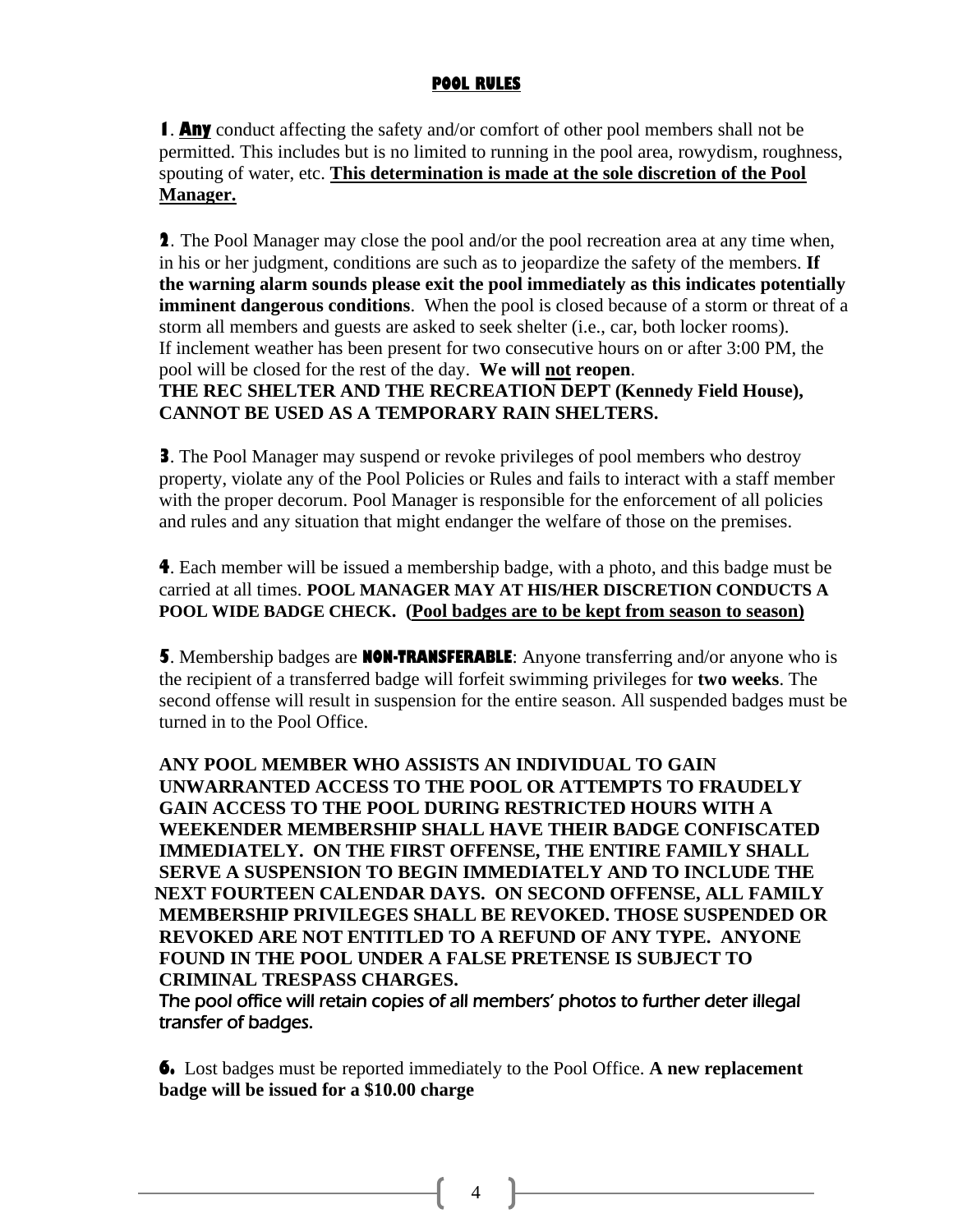**7**. Pool members twelve years of age and younger **MUST** be accompanied by another pool member 18 years of age or older. This older member is responsible for the conduct and safety of the younger member. **ANY ADULT POOL MEMBER WHO DEPARTS THE POOL COMPLEX AND LEAVES A CUSTODIAL CHILD UNDER THE AGE OF TWELVE UNATTENDED IN THE POOL COMPLEX SHALL HAVE THEIR BADGE CONFISCATED IMMEDIATELY. ON FIRST OFFENSE, THE ADULT SHALL SERVE A SUSPENSION TO BEGIN IMMEDIATELY AND TO INCLUDE THE NEXT FOURTEEN DAYS. ON SECOND OFFENSE, THE ADULT SHALL HAVE ALL MEMBERSHIP PRIVILEGES REVOKED AND A "POLICE REPORT" WILL BE MADE. THOSE SUSPENDED OR REVOKED ARE NOT ENTITLED TO A REFUND OF ANY TYPE.**

**8**. All guests must be accompanied by an adult pool member 18 or over and must use the pool office entrance to purchase daily guest passes (NO EXCEPTIONS). **THERE IS A FIVE (5) GUEST MAXIMUM PER FAMILY MEMBERSHIP PER DAY**. Weekday guest fees are \$8.00 per day per person**.** Senior Citizen (60+ years of age) guests pay \$4.00 per day per person. GUESTS ARE ALLOWED ON WEEKENDS & HOLIDAYS. WEEKEND GUEST FEES ARE \$11.00 PER DAY. SENIOR CITIZENS PAY \$6.00. **MEMBERS SPONSORING A GUEST WILL BE HELD TOTALLY RESPONSIBLE FOR THE BEHAVIOR OF THAT GUEST. Members sponsoring guests must remain with their guests on pool grounds. If a member leaves the pool grounds, the guest must also vacate the pool grounds at that time. PENALTY WILL BE IMPOSED ON THE MEMBER THAT FAILS TO COMPLY.** In order to gain entry to the Pool; all guests must pay the guest fee, even if they do not intend to swim**. No guests will be permitted after 3:00 pm on Swim Meet dates.**

**9**. Any guest may request a rain check when the pool is closed **officially** due to rain. A free pass will be honored only if the pool was used by the guest for less than two hours. There will be no refunds issued. **Rain checks will be recorded on the sponsoring member's account.**

**10**. All children under 3 years of age and those over 3 years of age who are not toilet trained must wear approved child swim pants at all times when entering and remaining in a swimming pool. Approved child swim pants which are disposable must be changed at least every three hours. Children in waterproof diapers will be allowed in the two foot section of the main pool as long as they have the diaper covered with **PLASTIC PANTS** and the child is accompanied by an adult. (**Ordinance 1594-98**). *THE POOL MANAGEMENT RESERVES THE RIGHT TO SUSPEND THIS PRIVILEGE ON DAYS WHEN THE WEATHER WARRANTS SUCH ACTION.*

**11**. Use of the designated spray pad area by children five years of age and under requires adult supervision. **THIS PERSON SHALL REMAIN ON THE DECK AREA SURROUNDING THE WATER PAD OR ON THE PROVIDED BENCHES. AT NO TIME SHALL A CHILD BE LEFT UNATTENDED. CHILDREN NOT TOILET TRAINED MUST WEAR WATERPROOF DIAPERS** *(i.e. PAMPERS, LUVS, ETC.)* **AND COVER THEM WITH PLASTIC PANTS.** 

**12.** The benches surrounding the Spray Pad area are intended for use by individuals supervising children in the Spray Pad. **These benches are NOT to be used in lieu of a table and/or to store personal belongs while utilizing other pool areas.**

5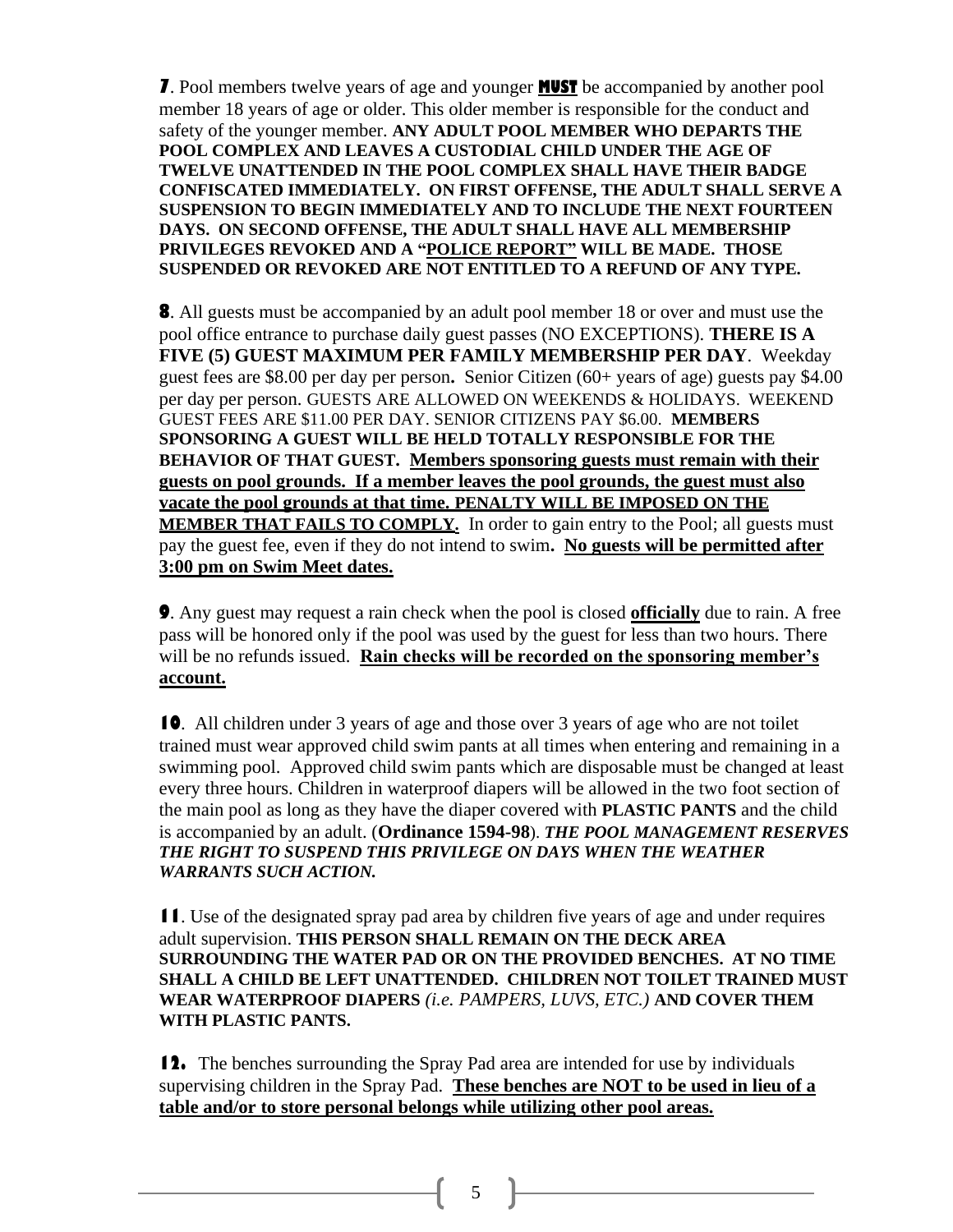**13**. Children (with or without parents) are not allowed in the adult section of the main pool or lap lanes. **The diving tank will be available to adults only 1:00-1:20, 2:00-2:20, 3:00- 3:20 and 4:00-4:20 each day. Tank availability may be limited due to available staffing.**

 **14**. Diving is permitted in designated areas only:

- **A**. One (1) person is permitted on the board at a time.
- **B**. Divers shall not dive until the previous diver has cleared the area in front of the board.
- **C**. Diving is not permitted from the side of the board or the side of the diving tank.
- **D**. Excessive bouncing on the board is prohibited.
- **E**. No retrieving objects from the bottom of tank unless authorized by a life guard.
- **F**. Diving from deck is prohibited except in designated areas.
- **G**. Staff reserves the right to ban any style of jump or dive perceived to be dangerous.

**15**. The discipline policy consists of minor and major infractions. The extent and intent of the infraction determines its classification.

Minor Infraction – benched for 10 minutes per infraction. The third infraction is reason for dismissal from Pool Grounds. Major Infraction - benched for 20 minutes per infraction. The second Major is reason for dismissal from Pool Grounds. Double Major - immediate dismissal. Length of dismissal is determined by the Pool Manager. Any member dismissed after 4:00 p.m. will automatically be excluded for the next day that the pool is opened. **Pool rules permit minors between the ages of 13 and 17 to attend the pool without the supervision of a parent or responsible adult. In the event of dismissal, the pool staff bears no responsibility for these individuals.** All appeals will be handled by the Pool Manager.

**16**. No one is permitted within the pool areas except during regular pool hours. Violators will be prosecuted for trespassing.

**17**. Patrons must adhere to all posted rules regarding the safe use of the water slides.

**18**. In case of an emergency in the pool, all bathers must get out of the water.

**19**. No loud radios, recording devices or musical instruments are permitted.

**20**. Only appropriate commercial swimwear is permitted in the pool (no cut-offs). Due to the family nature of our facility, management reserves the right to restrict certain styles of swimwear.

**21**. **Swim goggles and nose plugs are permitted; however, they must be two separate pieces. Swim masks which cover both the eyes and the nose are prohibited. All other swimming aids are prohibited in all pools. Exceptions will be made in medical conditions verified by a doctor's note. We reserve the right to seek a second opinion.**

**22**. **United States Coast Guard approved life jackets are allowed only in the two-foot section of the pool. Any other type of swimming aid and/or flotation device is prohibited. The staff reserves the right to verify United States Coast Guard approval status. Management reserves the right to suspend use of life jackets on heavily used pool days.**

[ 6 ]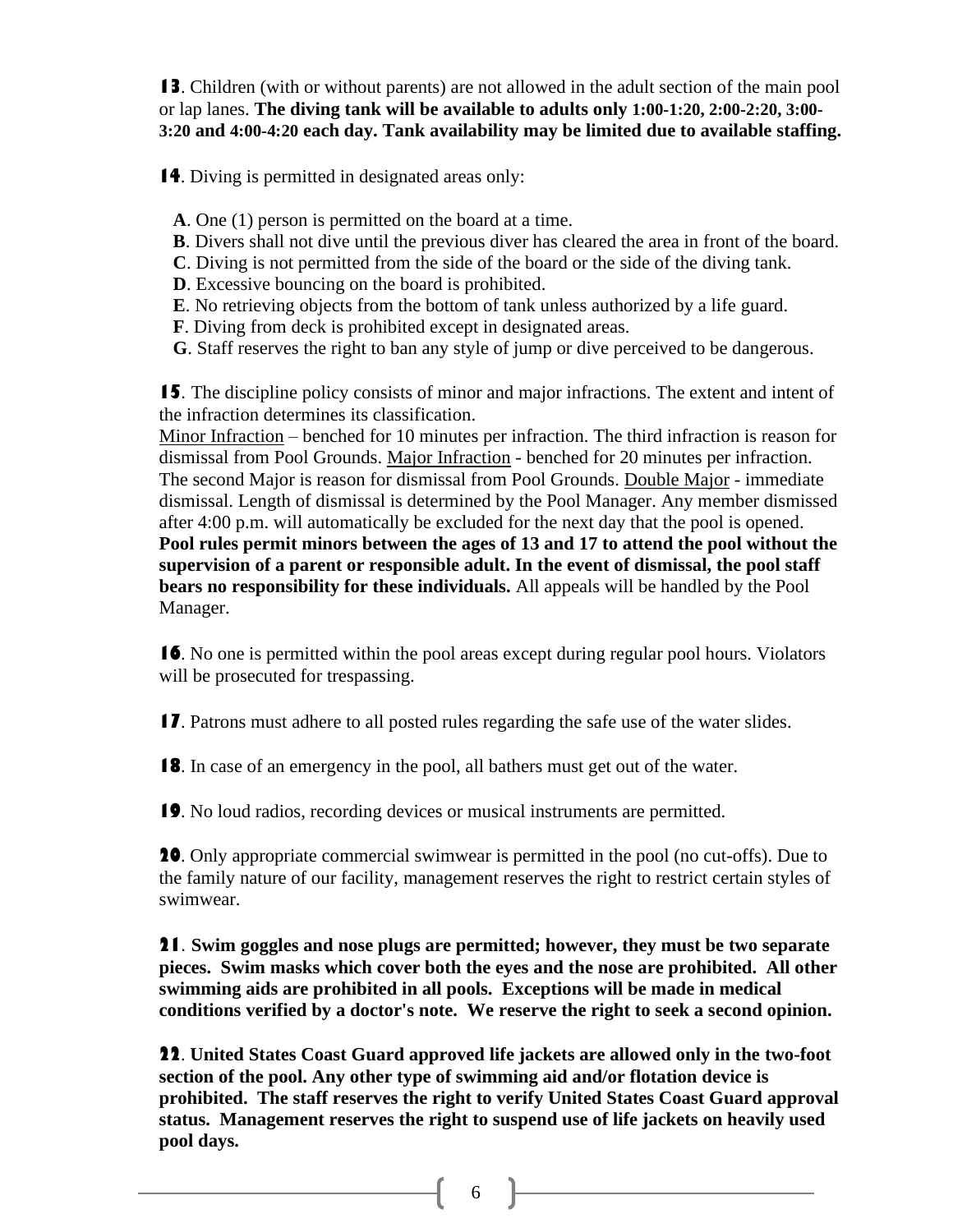**23.** No toys, balls or inner tubes are permitted in the main pool or diving tank**. The staff reserves the right to restrict the use of certain toys in the Spray Pad.**

**24**. Animals shall not be permitted within the pool enclosure.

**25**. Smoking is restricted and only permitted in a designated area located on the front deck overlooking the Edison sports field by William Street**. All seating and pool deck areas are smoke free. Please note Township Ordinance prohibits persons under the age of 21 years old from smoking in public places.** 

**26**. **All seating areas are open and available to any and all members and their guests.** Tables may be utilized on a first come, first serve basis. For the benefit of all members, only one table is to be used per family membership. If you required more than the assigned 4 chairs per table, please ask a pool attendant for additional chairs. **Do not remove them from another table.** An adult member must be present in order to occupy a table. Members under 18 years of age are not permitted to solely occupy a table. **IT IS THE SOLE RESPONSIBILITY OF THE MEMBER TO CLEAN UP THE AREA AROUND THEIR TABLE BEFORE LEAVING FOR THE DAY. FAILURE TO DO SO WILL RESULT IN DISCIPLINARY ACTION.**

**27**. **Chairs and lay out blankets or towels are not permitted on the pool deck area.**

**28**. Any persons showing evidence of skin diseases, sores or cuts, inflamed eyes, cold, nasal or ear discharge and open blisters shall be refused admission. **(Health Code 16-9)**

**29**. Baby carriages, playpens, cribs, strollers or shade tents are not permitted on the deck at any time. **These items are permitted on the grass area providing they are of compact design and do not interfere with other pool members' use of the facility.**

**30**. The Pool Staff can not be responsible for any of your valuables. **Leave them at home.**

**31**. Alcoholic beverages are prohibited. Intoxicated persons will be refused entry to the Pool. **THIS RULE SHALL BE ENFORCED AS PER THE WEST ORANGE POLICE DEPARTMENT'S ZERO TOLERANCE POLICY. Management has the right to inspect all coolers upon entrance. Additionally, management reserves the right to take steps necessary to monitor and restrict alcohol violations.**

**32.** No glass bottles, containers or glass of any type will be allowed in the pool enclosure.

**33**. Food and drink purchased at the Snack Bar is allowed only within designated eating areas. There is no eating or loitering allowed in the locker rooms or showers. Persons using the designated eating areas must clean up their table and surrounding area. **Patrons may not receive food deliveries on pool grounds.**

**34**. Two exercise lanes will be provided for swimmers and will be extended across the width of the pool. The lap lane adjacent to the 3' section of the pool shall be for members and their guests ages 12 and over. The lap lane adjacent to the adult section shall be available to members and their guests 18 years of age and older. Use of lap lanes is restricted to three individuals at a time.

 $\begin{bmatrix} 7 \end{bmatrix}$